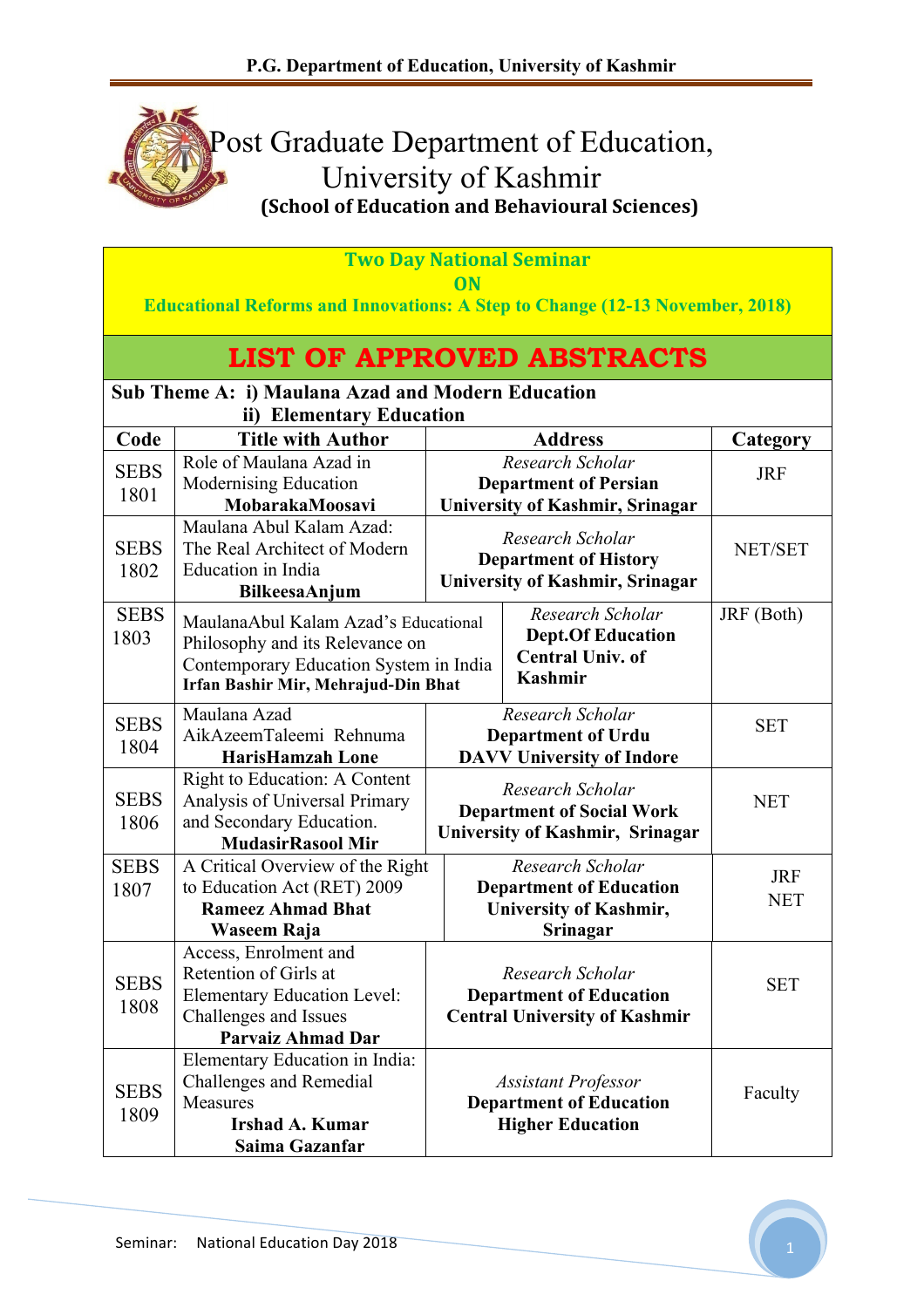|                     | Right to Education: Legal and                                                                                                                                                         |                                                                                                                                      |                                                                                                        | Research Scholar& Assistant                                               | Scholar                  |
|---------------------|---------------------------------------------------------------------------------------------------------------------------------------------------------------------------------------|--------------------------------------------------------------------------------------------------------------------------------------|--------------------------------------------------------------------------------------------------------|---------------------------------------------------------------------------|--------------------------|
| <b>SEBS</b><br>1810 | Judicial Approach<br><b>Mudassir Nazir</b>                                                                                                                                            | Professor<br><b>Department of Law</b>                                                                                                |                                                                                                        |                                                                           | Faculty                  |
|                     | <b>Sabeel Kawoosa</b>                                                                                                                                                                 |                                                                                                                                      |                                                                                                        | Jamia Malia Islamia, New Delhi                                            |                          |
| <b>SEBS</b><br>1811 | Post Independent Educational<br>Development among Scheduled Castes<br>at Elementary level in District Doda and<br>Ramban, J&K<br><b>Dr.Ismail Thamarasseri</b><br><b>Bushan Kumar</b> | Assistant Professor &<br>Research Scholar<br><b>Dept.Of Education</b><br><b>Central Univ. of Kashmir</b>                             |                                                                                                        |                                                                           | Scholar<br>Faculty       |
| <b>SEBS</b><br>1875 | Role of Sports and Physical<br>Activities in Learning Fundamental<br>Principles of Life in Elementary<br><b>Education Level</b><br>Pardeep Kumar                                      | M.Phil. Scholar<br><b>Department of Physical</b><br><b>Education</b><br><b>Sant Baba Bhag Singh</b><br><b>University</b> , Jalander  |                                                                                                        | <b>SET</b>                                                                |                          |
| <b>SEBS</b><br>1885 | Role of Maulana Abdul Kalam<br>Azad In Modernizing<br>Education System In India<br>AbidaSabnam, Kavita Devi                                                                           | Research<br>Research Scholar<br>Scholar<br>Dept.Of Edu.<br>Dept.Of Edu<br><b>University</b> of<br>U of Kashmir,<br>Jammu<br>Srinagar |                                                                                                        |                                                                           |                          |
|                     | Sub Theme B: i) ICT in Education<br>ii) MOOCs and E learning                                                                                                                          |                                                                                                                                      |                                                                                                        |                                                                           |                          |
| Code                | <b>Title with Author</b>                                                                                                                                                              | <b>Address</b>                                                                                                                       |                                                                                                        | Category                                                                  |                          |
| <b>SEBS</b><br>1812 | <b>ICT</b> and Pedagogical<br>Competence of Teachers:<br>A Review<br><b>Hilal Ahmad Mallah</b>                                                                                        |                                                                                                                                      | Research Scholar<br><b>Department of Education</b><br>University of Kashmir, Srinagar                  |                                                                           | <b>JRF</b>               |
| <b>SEBS</b><br>1813 | ICT-Role and Impact on<br><b>Enhancing Learning</b><br><b>Mehfooza Aashiq</b>                                                                                                         |                                                                                                                                      | Research Scholar                                                                                       | <b>Department of Education</b><br>University of Kashmir, Srinagar         | <b>JRF</b>               |
| <b>SEBS</b><br>1814 | Significance and Challenges<br>of ICT in Teaching Learning<br>Process<br><b>Bashir Ahmad Laherwal</b>                                                                                 |                                                                                                                                      | Research Scholar                                                                                       | <b>Department of Education</b><br>University of Kashmir, Srinagar         | In-service               |
| <b>SEBS</b><br>1815 | <b>ICT</b> in Education-Historical<br>Perspectives and Way<br><b>Forward Masroofa Yousuf</b><br><b>Bazila Hassan</b>                                                                  | Srinagar                                                                                                                             | Research Scholar<br><b>Dept.Of Education</b><br>Univ. of Kashmir,                                      | Student<br><b>Dept.of Public</b><br><b>Administration</b><br><b>IGNOU</b> | Scholar<br>Student       |
| <b>SEBS</b><br>1816 | Rethinking the Future of<br>Schools in the Digital Age<br><b>Ishfaq Ahmad</b><br><b>Bashir Ahmad</b>                                                                                  |                                                                                                                                      | Research Scholar                                                                                       | <b>Department of History</b><br>University of Kashmir, Srinagar           | <b>JRF</b><br><b>SET</b> |
| <b>SEBS</b><br>1817 | ICT Curriculum in India:<br>Issues and Challenges<br>Dr. Aaliya Ahmed,<br>Dr. Malik Zahra Khalid,<br><b>Mohmad Muzaffar Khan</b>                                                      |                                                                                                                                      | Assistant Professors, Research Scholar<br><b>Department of MERC</b><br>University of Kashmir, Srinagar |                                                                           | Faculty<br>Scholar       |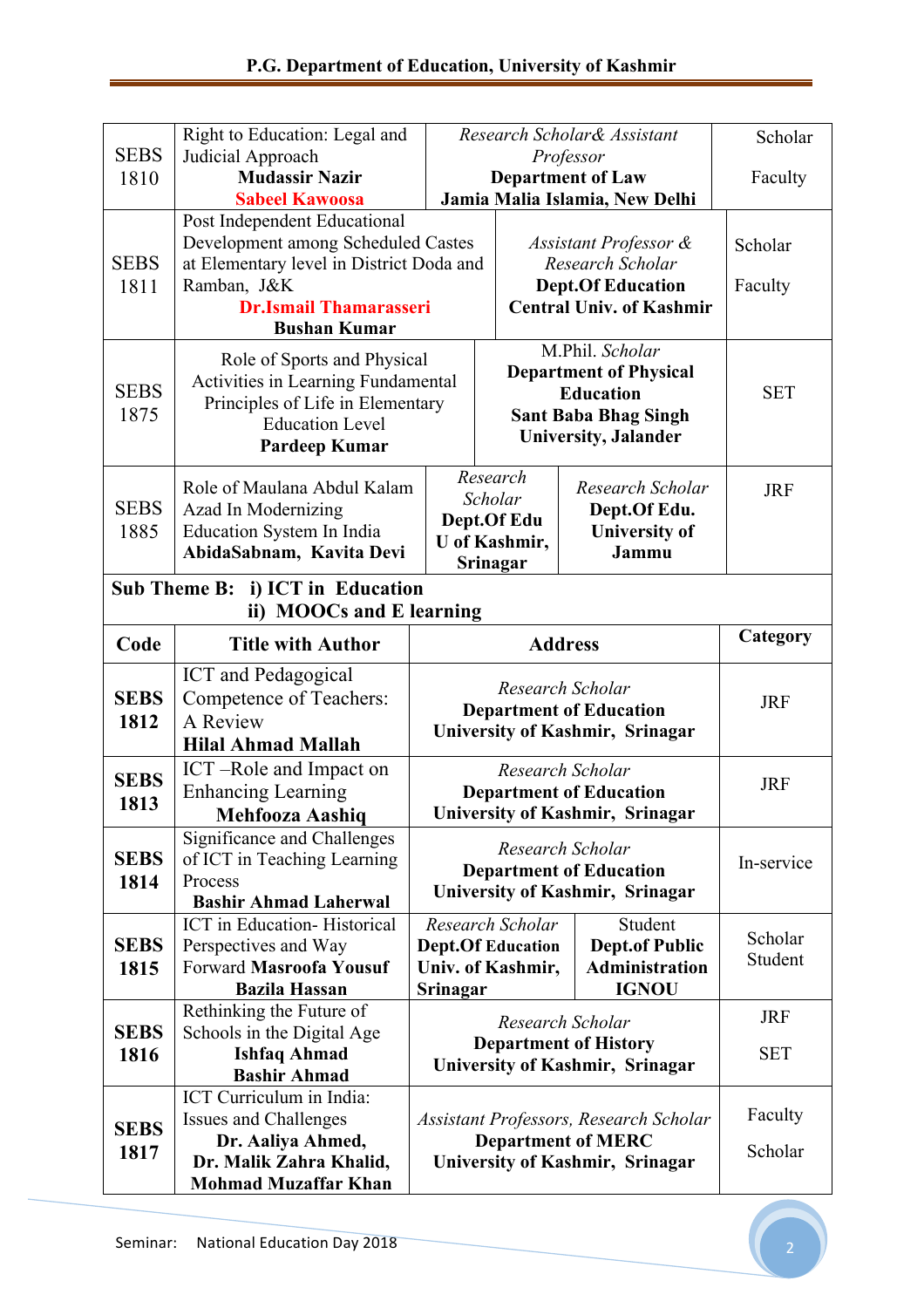| <b>SEBS</b><br>1818 | <b>ICT</b> in Education<br>Dr. Ab Waheed Shah                                                                                                                               | <b>Assistant Professor (Contractual)</b><br><b>Department of Education</b><br><b>U</b> of Kashmir, South Campus                                          | Faculty                |
|---------------------|-----------------------------------------------------------------------------------------------------------------------------------------------------------------------------|----------------------------------------------------------------------------------------------------------------------------------------------------------|------------------------|
| <b>SEBS</b><br>1819 | The Role of Mobile<br>Libraries in Promoting<br><b>Education Rozy Jan</b>                                                                                                   | <b>Assistant Professor</b><br><b>Department of Library Science</b><br><b>University of Kashmir, Srinagar</b>                                             | Faculty                |
| <b>SEBS</b><br>1820 | Role of ICT in Classroom<br><b>Teaching-Learning Process</b><br>Kounsar Jabeen&<br><b>Abdul Raffie Naik</b>                                                                 | Research Scholar<br><b>Dept.Of Education &amp; Psychology</b><br><b>Aligarh Muslim University</b>                                                        | <b>NET</b><br>Scholar  |
| <b>SEBS</b><br>1836 | E-Learning: Evolution to<br>Revolution<br>Mehraj Ud Din Bhat<br><b>Irfan Bashir Mir</b>                                                                                     | <b>Research Scholars</b><br><b>Department of Education</b><br><b>Central University of Kashmir</b>                                                       | JRF (Both)             |
| <b>SEBS</b><br>1837 | Modular Object Oriented<br><b>Dynamic Learning Environment</b><br>(MOODLE): An Open Learning<br>PlatformHafsah Jan;<br>Dr. Syed Noor ul Amin;<br>Prof. Mohmmad Iqbal Mattoo | Research Scholar,<br><b>Assistant Professor (Contract)</b><br>Professor<br><b>Department of Education</b><br>University of Kashmir, Srinagar             | JRF,<br>Faculty<br>HoD |
| <b>SEBS</b><br>1874 | Changing Scenario of<br>Physical Education and<br>Sports through ICT<br><b>Suresh Kumar</b>                                                                                 | M.Phil. Scholar<br><b>Department of Physical Education</b><br>Sant Baba Bhag Singh University,<br><b>Jalander</b>                                        | NET&SET                |
| <b>SEBS</b><br>1876 | Application of Information<br>and Communication<br>Technology in Physical<br><b>Education and Sports</b><br>Sanjay Verma                                                    | M.Phil. Scholar<br><b>Department of Physical Education</b><br>Sant Baba Bhag Singh University,<br><b>Jalander</b>                                        | <b>NET</b>             |
| <b>SEBS</b><br>1879 | YouTube as an Educational<br>tool for Students in Conflict<br>areas: A case study of<br>Kashmir<br>Humira Hassan, Saima<br>Riyaz, Dr.Aliya Ahmad,<br>Dr. Malik Zahra Khalid | Research Scholars &<br><b>Assistant Professor/s</b><br><b>Department of Media Education</b><br><b>Research Centre</b><br>University of Kashmir, Srinagar | Scholars &<br>Faculty  |
| <b>SEBS</b><br>1882 | Role of ICT in Higher<br>Education<br>Hadiya Habib                                                                                                                          | Research Scholar<br><b>Department of Education</b>                                                                                                       | <b>JRF</b>             |

| <b>Sub Theme C:</b><br><b>Inclusive Education</b> |                                                                                      |                                                                                                                          |          |  |  |
|---------------------------------------------------|--------------------------------------------------------------------------------------|--------------------------------------------------------------------------------------------------------------------------|----------|--|--|
| Code                                              | <b>Title with Author</b>                                                             | <b>Address</b>                                                                                                           | Category |  |  |
| <b>SEBS</b><br>1805                               | From Special Schools To<br>Inclusive Education–A Way<br>Forward<br>Dr. Kawsar Hafeez | <b>Assistant Professor (Contract)</b><br><b>Department of Education</b><br><b>University of Kashmir, South</b><br>Campus | Faculty  |  |  |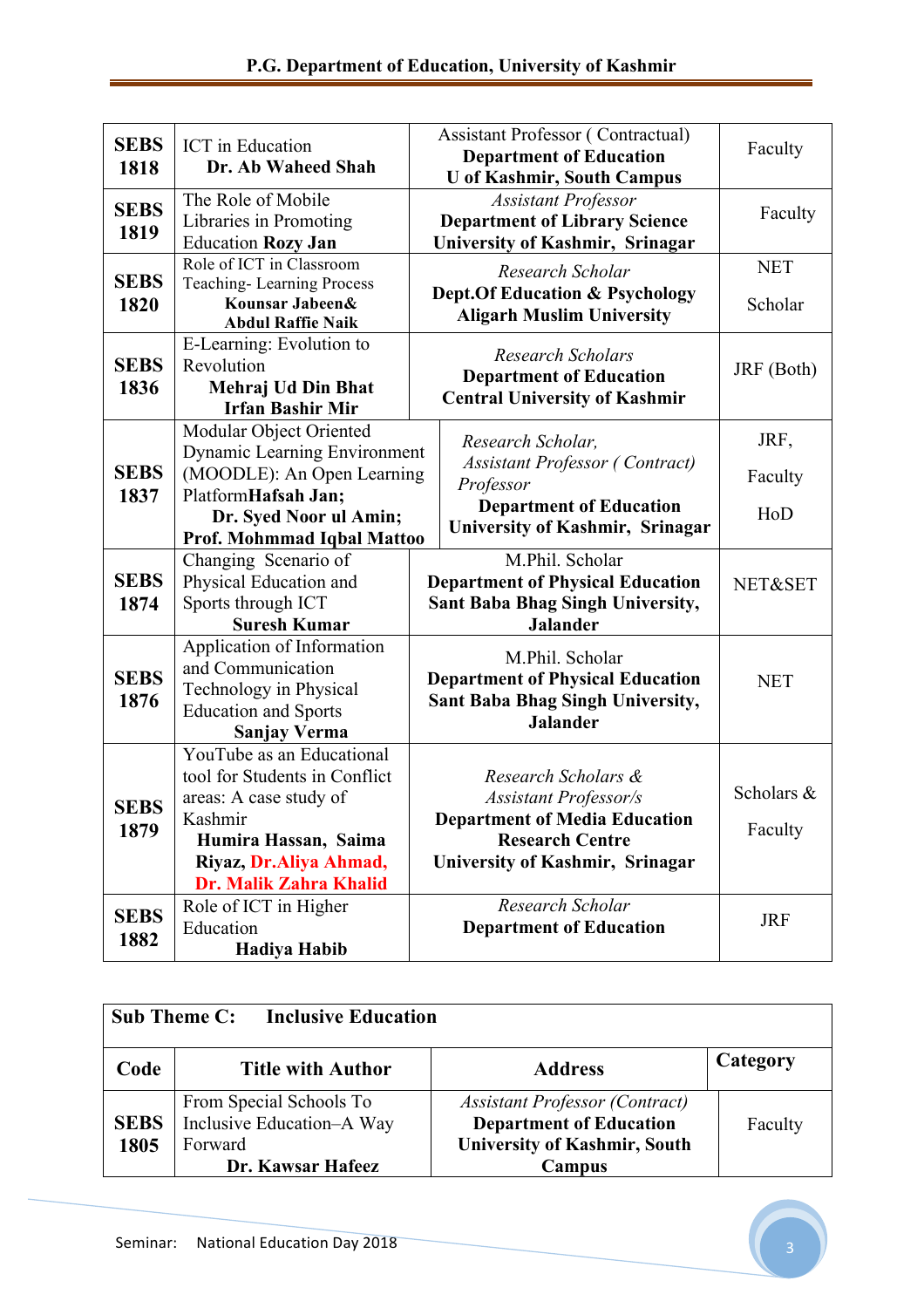| <b>SEBS</b><br>1821 | Archetype of Inclusive<br><b>Education: Approaches Scope</b>                                                                                                                                                                   |                                                                                                                | Research Scholar<br><b>Department of Persian</b>                                                                                 |                                                                                     |                                                                    | <b>SET</b>               |
|---------------------|--------------------------------------------------------------------------------------------------------------------------------------------------------------------------------------------------------------------------------|----------------------------------------------------------------------------------------------------------------|----------------------------------------------------------------------------------------------------------------------------------|-------------------------------------------------------------------------------------|--------------------------------------------------------------------|--------------------------|
| <b>SEBS</b><br>1822 | and Content Syed Shafi<br>Importance of Inclusive<br>Education<br><b>Nusrat Bashir</b>                                                                                                                                         |                                                                                                                | Research Scholar<br><b>Department of Education</b>                                                                               |                                                                                     | University of Kashmir, Srinagar<br>University of Kashmir, Srinagar | <b>NET</b>               |
| <b>SEBS</b><br>1823 | Disability in the Context of<br>Higher Education: A Qualitative<br>Study of the Challenges<br>Experienced by the Disabled<br><b>Students at Kashmir University</b><br>Wasia Hamid,<br>Tabasum Maqbool,<br><b>Nelofar Habib</b> |                                                                                                                | Research Scholar<br><b>Department of Sociology</b><br>University of Kashmir, Srinagar                                            |                                                                                     | JRF (All)                                                          |                          |
| <b>SEBS</b><br>1824 | Educational Impact of the<br>"Persons with Disabilities Act<br>1995" Altaf Hussain Ganie                                                                                                                                       |                                                                                                                | Research Scholar<br><b>Department of Education</b><br>University of Kashmir, Srinagar                                            |                                                                                     |                                                                    |                          |
| <b>SEBS</b><br>1825 | Is Educational Inclusion<br>Diversity Responsive? - An<br>Indian Perspective.<br>Dr. Kounsar Jan,<br><b>Wahid Ahmad Dar</b>                                                                                                    | Assistant Professor &<br>Research Scholar<br><b>Department of Education</b><br>University of Kashmir, Srinagar |                                                                                                                                  | Faculty<br><b>JRF</b>                                                               |                                                                    |                          |
| <b>SEBS</b><br>1826 | Psychological Profile of<br>Differently-abled with Special<br>Reference to Physical<br>Impairment<br><b>Dr. Aqueel Ahmad Pandith</b><br><b>Dr. Ashiq Ahmad Thoker</b>                                                          |                                                                                                                | Lecturer<br>Asstt. Professor<br>Dept. of Education<br>$+2$<br>Univ. of Kashmir,<br><b>School</b><br>Srinagar<br><b>Education</b> |                                                                                     | Faculty<br>Lecturer+2                                              |                          |
| <b>SEBS</b><br>1827 | A Study of Scientific Temper<br>of Potential Delinquents and<br>Non Delinquents of District<br><b>Srinagar. Showket Rashid</b><br><b>Wani</b> and Dr Nahid Ruhee                                                               |                                                                                                                | <b>Asstt. Professor DDE</b><br><b>University of Kashmir, Srinagar</b>                                                            |                                                                                     | Faculty                                                            |                          |
| <b>SEBS</b><br>1828 | Inclusive Education with<br>Special Reference to Rashtriya<br>Madhyamik Shiksha Abhiyan<br>in Jammu Division<br>Anshu Mali, Babita Kumari                                                                                      | Research Scholar<br>Dept. of<br><b>Educational</b><br><b>Studies Central</b><br><b>Univ. of Jammu</b>          |                                                                                                                                  | Junior<br>Assistant, Depar<br>tment of<br><b>Education</b>                          |                                                                    | <b>JRF</b><br>In-Service |
| <b>SEBS</b><br>1829 | Inclusive Educational<br>Opportunities for Visual,<br>Hearing and Orthopaedic<br>Challenged Children<br>NahidaRehana Mohmad                                                                                                    | <i>Assistant</i><br>Professor<br><b>Govt Degree</b><br><b>College Baghi</b><br><b>Dilawar Khan</b>             |                                                                                                                                  | Research<br>Scholar<br>Department of<br><b>Education</b><br>Hyderabad<br>University |                                                                    | Faculty<br>Scholar       |
| <b>SEBS</b><br>1830 | Inclusive Education and<br>Multiculturalism in India<br><b>Tanvir Hussain Waseem Naikoo</b>                                                                                                                                    | Research Scholar<br>Jamia Millia Islamia                                                                       |                                                                                                                                  |                                                                                     |                                                                    |                          |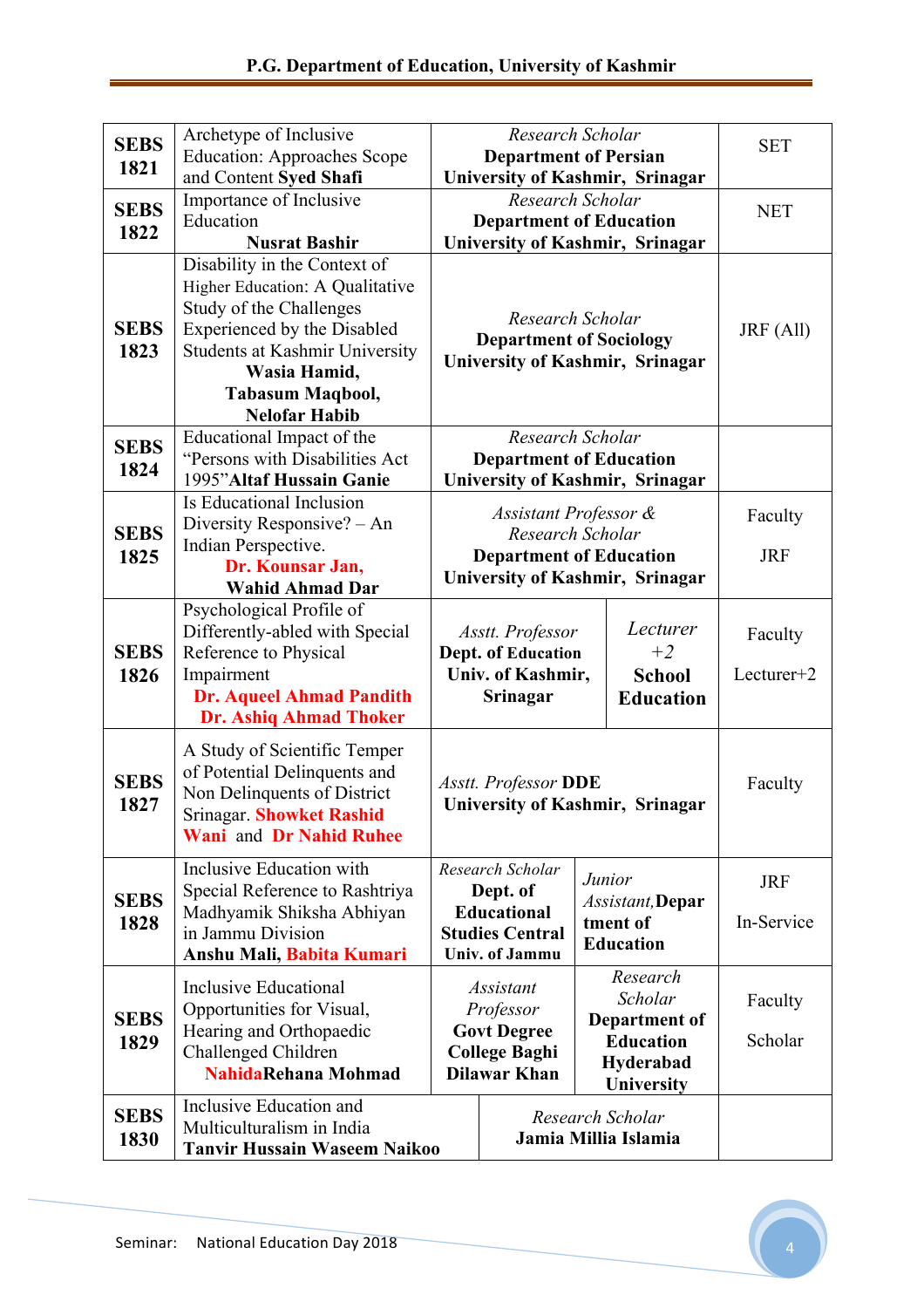| <b>SEBS</b><br>1831 | Values in Inclusive Education<br>Dr. Najmah Peerzada                                                                                                                                       | Sr. Assistant Professor<br><b>Department of Education</b>                                                                   |                                            | University of Kashmir, Srinagar |  | Faculty |
|---------------------|--------------------------------------------------------------------------------------------------------------------------------------------------------------------------------------------|-----------------------------------------------------------------------------------------------------------------------------|--------------------------------------------|---------------------------------|--|---------|
| <b>SEBS</b><br>1832 | Equity, Efficiency and<br>Inclusiveness in Education:<br><b>Empirical Analysis of Public</b><br>and Private Sector Schools<br><b>Preeti Sharma</b>                                         | Research Scholar<br><b>National University of</b><br><b>EducationalPlanning and</b><br><b>Administration (NUEPA)</b>        |                                            | Scholar                         |  |         |
| <b>SEBS</b><br>1833 | Inclusive Education:<br>Challenges And Barriers for<br>Children with Special Needs in<br>Schools of Jammu and Kashmir<br><b>Mohd Rafi Paray</b>                                            | Research Scholar<br><b>Department of Sociology</b><br>Devi Ahilya Vishwavidyalaya<br><b>University Indore, MP</b>           |                                            | Scholar                         |  |         |
| <b>SEBS</b><br>1834 | Inclusive Education in India<br>Dr. Rajni Bala                                                                                                                                             | <b>Assistant Professor</b><br>Shah Satnam Ji College of<br><b>Education, Sirsa, Haryana</b>                                 |                                            | Faculty                         |  |         |
| <b>SEBS</b><br>1875 | Inclusive Education as indicator of<br><b>Quality Education: Some</b><br>Reflections of India in Present<br>Scenario Barkat Hussain Para,<br>Dr. Muzafar Hussain Kawa                      | Research Scholar<br>Department of Edu. & Psych.<br><b>Aligarh Muslim University</b>                                         |                                            | <b>NET</b><br><b>SET</b>        |  |         |
| <b>SEBS</b><br>1877 | Utility of Inclusive Education<br>in Empowering and Promoting<br><b>Quality Education: A Review</b><br>in Relation to Theory and<br>PracticeBarkat Hussain Para,<br>Mir Ibtisaam Mohiuddin | Research<br>Scholar<br><b>Department of</b><br><b>Education</b><br><b>AMU</b>                                               | Research<br>Scholar<br>MANUU,<br>Hyderabad | Scholar                         |  |         |
| <b>SEBS</b><br>1878 | Implementation of Inclusive<br>Education: Need to Create an<br><b>Inclusive Culture</b><br>Dr. (Mrs.) Nishta Rana                                                                          | <b>Assistant Professor</b><br><b>P.G Department of Education</b><br><b>MIER College of Education</b><br>(Autonomous), Jammu |                                            | Faculty                         |  |         |

## **Sub Theme D: Innovative Practices in Teacher Education**

| Code                | <b>Title with Author</b>                                                                                                                              | <b>Address</b>                                                                                                           | Category                      |
|---------------------|-------------------------------------------------------------------------------------------------------------------------------------------------------|--------------------------------------------------------------------------------------------------------------------------|-------------------------------|
| <b>SEBS</b><br>1838 | <b>Innovative Teaching Approaches</b><br>to Management Education<br><b>Sabzar Ahmad Peerzadah</b><br><b>Shayista Majeed</b><br><b>Dr.Sabiya Mufti</b> | Research Scholars & Assistant<br>Professor<br><b>Department of Commerce</b><br><b>University of Kashmir,</b><br>Srinagar | NET/SET<br>JRF/SET<br>Faculty |
| <b>SEBS</b><br>1839 | <b>Innovative and Effective Practices</b><br>in Teaching and Learning: Modern<br>Concept of Teacher Education<br>Qudsiya Jan                          | Research Scholar<br><b>Department of Persian</b><br><b>University of Kashmir,</b><br>Srinagar                            | <b>JRF</b>                    |
| <b>SEBS</b><br>1840 | <b>Faculty Development Programmes</b><br>in Kashmir University: Challenges<br>and Prospects<br>Yasmeena Ara<br><b>Nurgiss Nazir</b>                   | Research Scholars<br><b>Center of Central Asian Studies</b><br><b>University of Kashmir,</b><br>Srinagar                 | <b>SET</b><br><b>NET</b>      |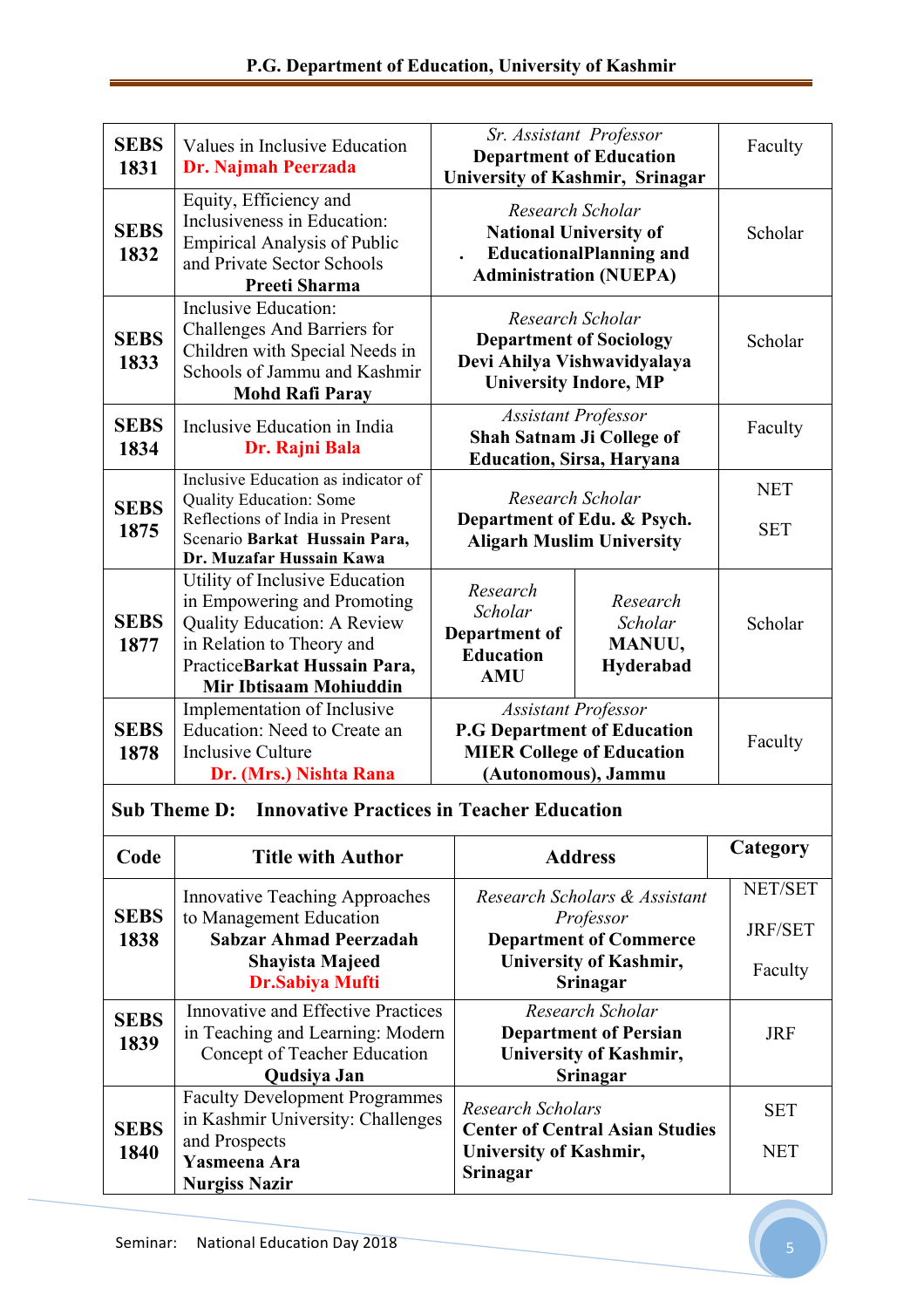| <b>SEBS</b><br>1841 | <b>Innovative Education and Schools</b><br><b>Innara Gull</b><br>ShaqoorMushtaq                                                                                                                                                                                            | Research Scholar<br>Dept. of History<br><b>Univ</b> of<br>Kashmir,<br>Srinagar                                                                 | <b>Student</b><br><b>Political</b><br><b>Science</b><br><b>IGNOU</b>                                           | Scholar<br>Student            |
|---------------------|----------------------------------------------------------------------------------------------------------------------------------------------------------------------------------------------------------------------------------------------------------------------------|------------------------------------------------------------------------------------------------------------------------------------------------|----------------------------------------------------------------------------------------------------------------|-------------------------------|
| <b>SEBS</b><br>1842 | Innovative Practices in Teacher<br>Education in India<br>Abda Shabnam                                                                                                                                                                                                      | Research Scholar<br><b>Department of Education</b><br>Univ. of Kashmir, Srinagar                                                               |                                                                                                                | <b>JRF</b>                    |
| <b>SEBS</b><br>1843 | <b>Factors Promoting Teacher</b><br>Effectivity<br><b>Rayees Ahmad Dar</b>                                                                                                                                                                                                 | Research Scholar<br><b>Department of Education</b><br><b>University of Kashmir,</b><br>Srinagar                                                | Ex-Scholar                                                                                                     |                               |
| <b>SEBS</b><br>1844 | New Challenges in Teacher<br><b>Education and Digital Experiences</b><br>of Students Wahid Ahmad Dar                                                                                                                                                                       | Research Scholar<br><b>Department of Education</b><br>Univ. of Kashmir, Srinagar                                                               |                                                                                                                | <b>JRF</b>                    |
| <b>SEBS</b><br>1845 | <b>Structural Analysis of Role</b><br>Clarity, Career Development and<br><b>Conflict Management among</b><br><b>University Teachers</b><br><b>Zainab Hamid</b><br><b>Dr.Showkat Ahmad Shah</b>                                                                             | Research Scholar&<br>Associate Professor<br><b>Department of Psychology</b><br><b>University of Kashmir,</b><br>Srinagar                       | Faculty                                                                                                        |                               |
| <b>SEBS</b><br>1846 | <b>Application of Smart Partial Least</b><br><b>Squares to Explore Linkages</b><br>Between Career Enhancement,<br>Communication, Planning and<br><b>Decision Making Among</b><br><b>University Teachers</b><br><b>Dr. Mohammad Muzamil</b><br><b>Dr.Showkat Ahmad Shah</b> | Assistant Professor,<br>Associate Professor<br><b>Department of Psychology</b><br><b>University of Kashmir,</b><br>Srinagar                    | Faculty                                                                                                        |                               |
| <b>SEBS</b><br>1847 | Attitude of Pre- primary Teachers:<br>A Comparative Study<br><b>Aasia Maqbool</b>                                                                                                                                                                                          | <b>Assistant Professor</b><br><b>Department of Education</b><br><b>University of Kashmir,</b><br><b>Srinagar</b>                               | Faculty                                                                                                        |                               |
| <b>SEBS</b><br>1848 | <b>Teacher Effectiveness and Factors</b><br>Promoting Teacher Effectiveness<br><b>Syed IramTabish</b><br><b>Ashaq Ahmad Ganai</b>                                                                                                                                          | <b>Research Scholars</b><br><b>Department of Education</b><br><b>Central University of Kashmir</b>                                             |                                                                                                                | <b>NET</b><br><b>NET</b>      |
| <b>SEBS</b><br>1849 | Enhancing the Teacher<br>Effectiveness and Learner's<br><b>Educational Process through</b><br>Innovative Methods: Neuro-<br><b>Cognitive Based Intervention</b><br>Strategies Tehseen Sartaj; Zahida<br><b>Yasin</b>                                                       | Research Scholar<br>Department of<br><b>Educational</b><br><b>Technology</b><br><b>Bharathidasan</b><br><b>University Tamil</b><br><b>Nadu</b> | $Ex-PG$<br><b>Student</b><br>Department<br>of Education<br><b>University of</b><br>Kashmir,<br><b>Srinagar</b> | Scholar<br>$Ex-PG$<br>Student |
| <b>SEBS</b><br>1850 | Tracing the Expansion of Teacher<br>Education in J&K in Post-<br>Independence Era: Trends and<br>Challenges-A Study<br><b>Irfan Bashir Mir</b>                                                                                                                             | Research Scholar<br><b>Department of Education</b><br><b>Central University of Kashmir</b>                                                     |                                                                                                                | <b>JRF</b>                    |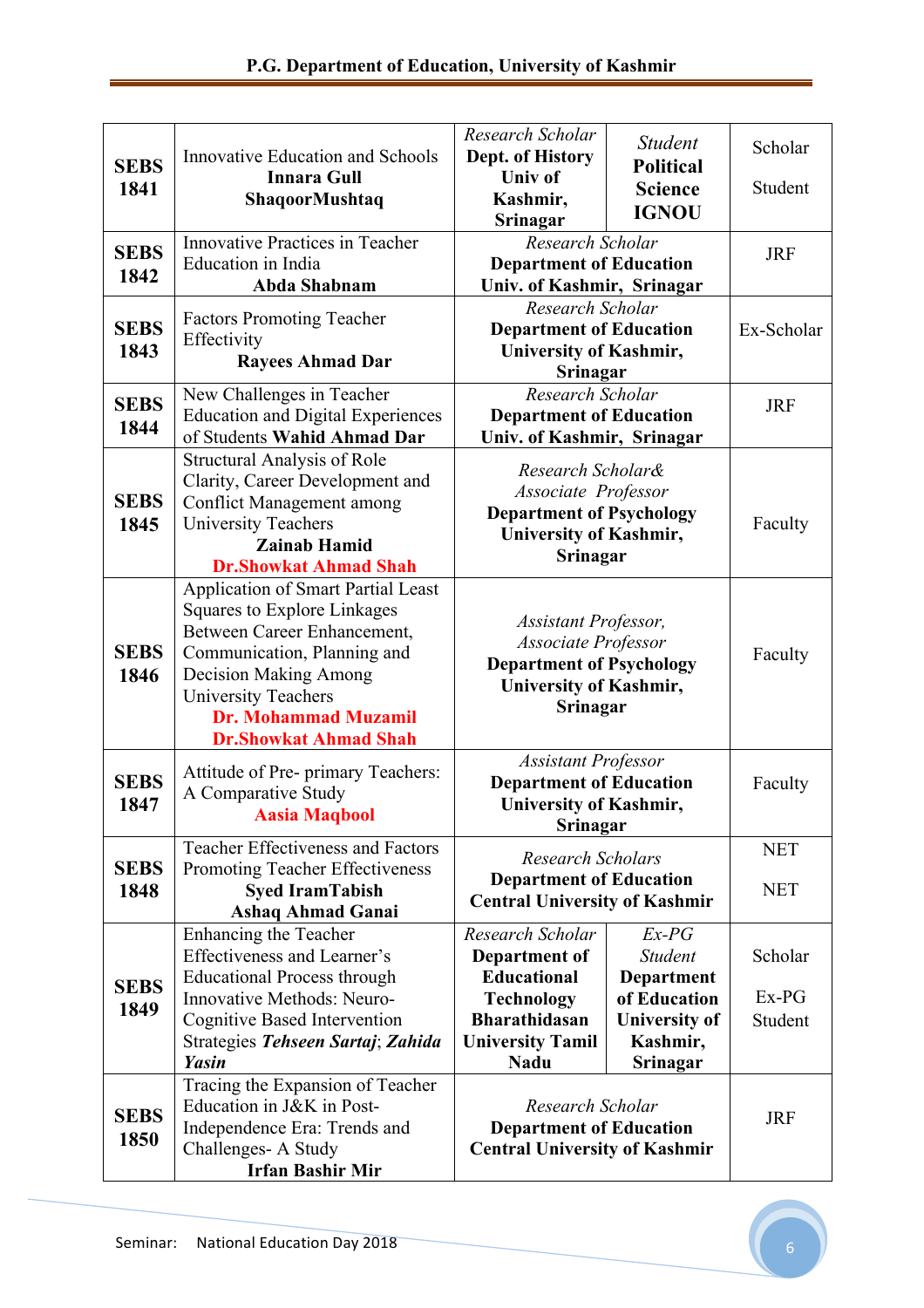| <b>SEBS</b><br>1851 | A Study on Factors Promoting<br>Teacher Effectiveness and its<br>Influence on Students Learning<br><b>Sunobar Rashid</b><br>SumiaMajeedBadam                                                                                        | <b>Department of Education</b><br><b>Central University of Kashmir</b>                                                                                        |                                                                                                                         | <b>SET</b><br><b>NET</b> |
|---------------------|-------------------------------------------------------------------------------------------------------------------------------------------------------------------------------------------------------------------------------------|---------------------------------------------------------------------------------------------------------------------------------------------------------------|-------------------------------------------------------------------------------------------------------------------------|--------------------------|
| <b>SEBS</b><br>1852 | Role of Innovative Practices in<br>Teacher Education: Issues and<br>Challenges<br><b>Ajaz Ahmad Magray</b><br><b>Mudasir Abdullah</b>                                                                                               | Assistant<br>Professor<br><b>Degree</b><br>College, Kangan                                                                                                    | Central<br><b>University of</b><br><b>Kashmir</b>                                                                       | Faculty<br><b>NET</b>    |
| <b>SEBS</b><br>1853 | A Study on the Relationship<br>Between Teacher Self-efficacy and<br><b>Burnout</b><br>PriyaChoundhary<br><b>Tariq Beig</b>                                                                                                          | Research<br>Scholar<br>Department of<br>Psychology<br><b>LPU</b>                                                                                              | Student<br>Central<br><b>University of</b><br>Jammu                                                                     | Scholar<br>Student       |
| <b>SEBS</b><br>1854 | Pedagogy of Teaching:<br>Dialogic<br>Towards<br>Rethinking<br>Current<br>Practices<br>Approaches<br>of<br>and<br>Indian<br>Education<br>Teaching<br>in<br>System<br><b>Manzoor Ahmad Parrey</b><br><b>Dr. Mohammad Ameen Parrey</b> | <b>Assistant</b><br>Professor<br><b>Degree College</b><br>Ganderbal                                                                                           | <i>Assistant</i><br>Professor<br>Department<br>of English<br><b>University of</b><br>Kashmir,<br><b>North</b><br>Campus | Faculty                  |
| <b>SEBS</b><br>1855 | Administrative Behaviour of<br>Secondary School Heads in Terms<br>of their Planning and Decision<br>Making<br><b>Osia Majeed</b>                                                                                                    | Research Scholar<br><b>Department of Education</b><br>Mewer University, Rajasthan                                                                             |                                                                                                                         | Scholar                  |
| <b>SEBS</b><br>1856 | Teacher Education and Innovative<br>Practices: Some Factors and<br>Suggestions<br><b>Abdul Majeed Dar</b><br><b>Suhail Ahmad Bhat</b>                                                                                               | Research<br>Research<br>Scholar<br>Scholar<br>Department of<br>Department<br>Psychology<br>of English<br><b>University of</b><br><b>JNU</b><br><b>Kashmir</b> |                                                                                                                         | <b>SET</b><br><b>SET</b> |
| <b>SEBS</b><br>1857 | Developing Teaching Effectiveness:<br>A Study on Improvement of<br>Teaching Effectiveness of Pre-<br><b>Service Teachers</b><br>Raj Lakshmi Raina<br><b>Dr. Vinod Kumar Shanwal</b>                                                 | <b>Assistant</b><br>Professor<br><b>Amity</b><br><b>University</b>                                                                                            | <b>Assistant</b><br>Professor<br>Gautam<br><b>Budda</b><br>University                                                   | Faculty                  |
| <b>SEBS</b><br>1858 | Responsibility of the Teachers in<br>the Digital Era<br><b>B. SheebaKumari</b>                                                                                                                                                      | <b>Assistant Professor</b><br><b>Department of History</b><br><b>South Travancore Hindu</b><br>College                                                        |                                                                                                                         | Faculty                  |
| <b>SEBS</b><br>1859 | Innovative Practices in Teacher<br>Education<br>Ms. Raj Lakshmi Raina<br><b>Dr. Vinod Kumar Shanwal</b>                                                                                                                             | <b>Assistant Professors</b><br><b>Gautam Budda University</b>                                                                                                 |                                                                                                                         | Faculty                  |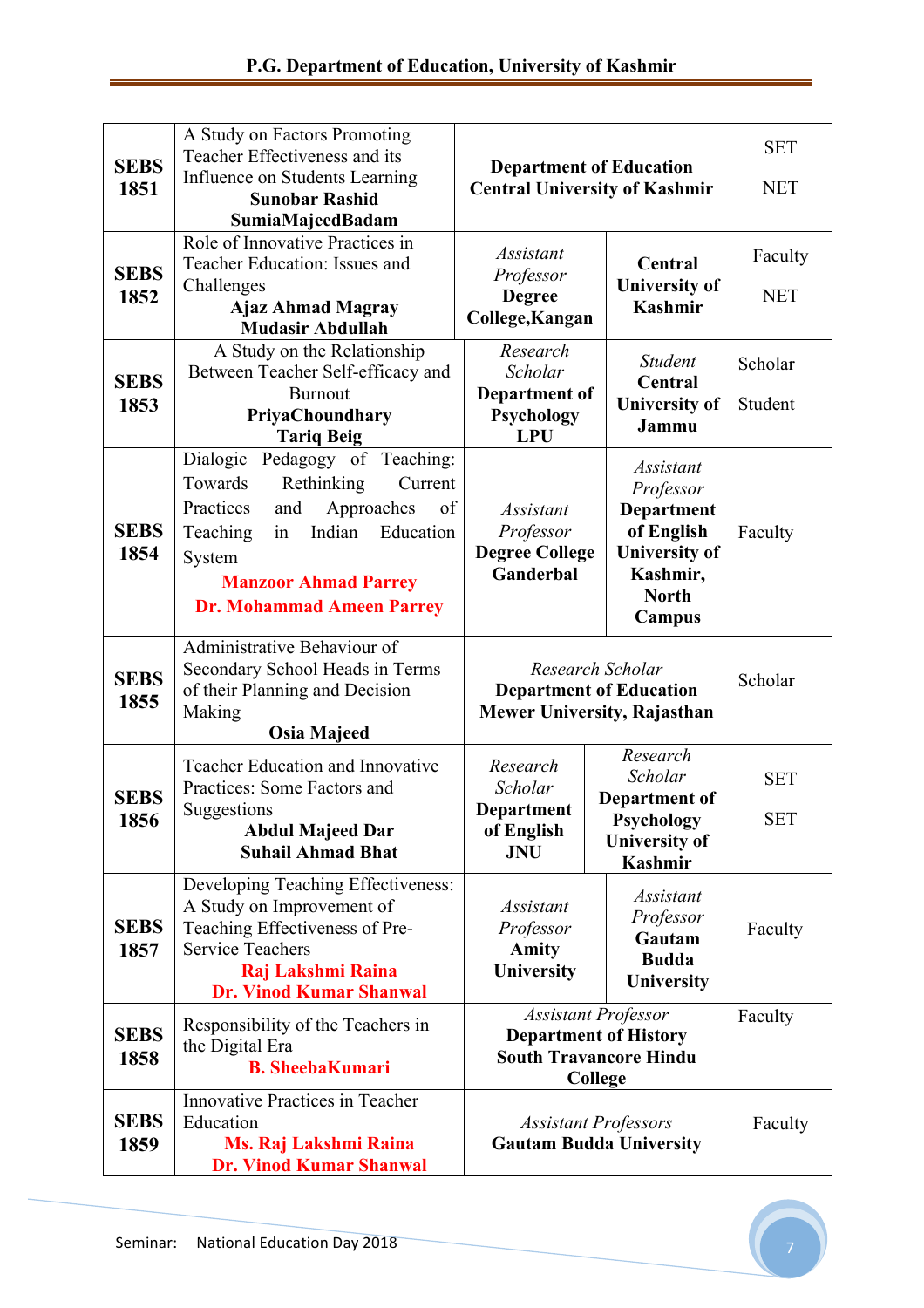| <b>SEBS</b><br>1860 | Growth and Relevance of Business,<br>Financial and Economic Education<br>in a Conflict Zone the Analysis of<br>J&K in the 21st Century World<br>Scenario<br><b>Ms.Dhaar Mehak Majeed</b><br>Mr.Zahid, Gulzar Rather | Research<br>Scholar<br>Department of<br><b>Economics</b><br><b>University of</b><br>Kashmir,<br>Srinagar                            | <b>Assistant</b><br>Professor<br>Department<br>of Higher<br><b>Education</b>                        | <b>NET</b><br>Faculty      |
|---------------------|---------------------------------------------------------------------------------------------------------------------------------------------------------------------------------------------------------------------|-------------------------------------------------------------------------------------------------------------------------------------|-----------------------------------------------------------------------------------------------------|----------------------------|
| <b>SEBS</b><br>1861 | Contemporary Issues and Concerns<br>of Higher Education in India: A<br>Study<br><b>Dr Manzoor Hussain</b><br><b>Manzoor Ahmad Khan</b><br>GousiaYaseen                                                              | <b>Assistant Professor &amp; Research</b><br>Scholar<br><b>Department of Sociology</b><br><b>University of Kashmir,</b><br>Srinagar |                                                                                                     | Faculty<br><b>Scholars</b> |
| <b>SEBS</b><br>1862 | Extension<br>Education:<br>Latest<br>Technological<br>Innovations<br>and<br>Developments for the Upliftment of<br>People<br><b>AfreenNiyaz</b><br><b>Saweela Salam</b><br><b>Dr.NaheedVaida</b>                     | Research<br><b>Scholars</b><br><b>Department of</b><br><b>Home Science</b><br><b>University of</b><br>Kashmir,<br>Srinagar          | Director<br>Department<br>of Home<br><b>Science</b><br><b>University of</b><br>Kashmir,<br>Srinagar | Scholar,<br>Faculty        |
| <b>SEBS</b><br>1880 | Hurdles and Challenges in Inclusive<br>Education with Special Reference to<br>Teacher Preparation: A Major<br>Concern for India in Modern Times<br><b>Gawher Ahmad</b><br><b>GulshanWani</b><br><b>Arif Hussani</b> | <b>Assistant Professors</b><br><b>Department of Education</b><br><b>Central University of Kashmir,</b><br>Srinagar                  |                                                                                                     | Faculty                    |
| <b>SEBS</b><br>1881 | Innovative Practices in Teacher<br><b>Education: Concepts and Countours</b><br>Anjuma Amin                                                                                                                          | Research Scholar<br><b>Department of Education</b><br>University of Kashmir,<br>Srinagar                                            |                                                                                                     | <b>JRF</b>                 |
| <b>SEBS</b><br>1883 | Innovative Practices in Teacher<br>Education<br>Dr.GulshanWani                                                                                                                                                      | <b>Assistant Professor</b><br><b>Department of Education</b><br><b>University of Kashmir,</b><br>Srinagar                           |                                                                                                     | Faculty                    |

| <b>Sub Theme E:</b><br>i) Student Support Initiatives<br>ii) Examination Reforms |                                                                                                                |                                                      |                                                                                                      |                                                                            |            |
|----------------------------------------------------------------------------------|----------------------------------------------------------------------------------------------------------------|------------------------------------------------------|------------------------------------------------------------------------------------------------------|----------------------------------------------------------------------------|------------|
| Code                                                                             | <b>Title with Author</b>                                                                                       |                                                      | <b>Address</b>                                                                                       |                                                                            | Category   |
| <b>SEBS</b><br>1835                                                              | Examination Reforms-A Step to<br>Change in Education<br><b>Nusrat Rashid</b>                                   |                                                      | Research Scholar<br><b>Department of Persian</b><br><b>University of Kashmir,</b><br><b>Srinagar</b> |                                                                            | NET/SET    |
| <b>SEBS</b><br>1863                                                              | Career Selection and the<br><b>Responsible Factors</b><br><b>Lateef Ahmad Mir</b><br><b>Irshad Ahmad Najar</b> | Research<br>Scholar<br>Lovely<br><b>Professional</b> |                                                                                                      | Research Scholar<br>Department of<br><b>Education Univ. of</b><br>Kashmir, | <b>JRF</b> |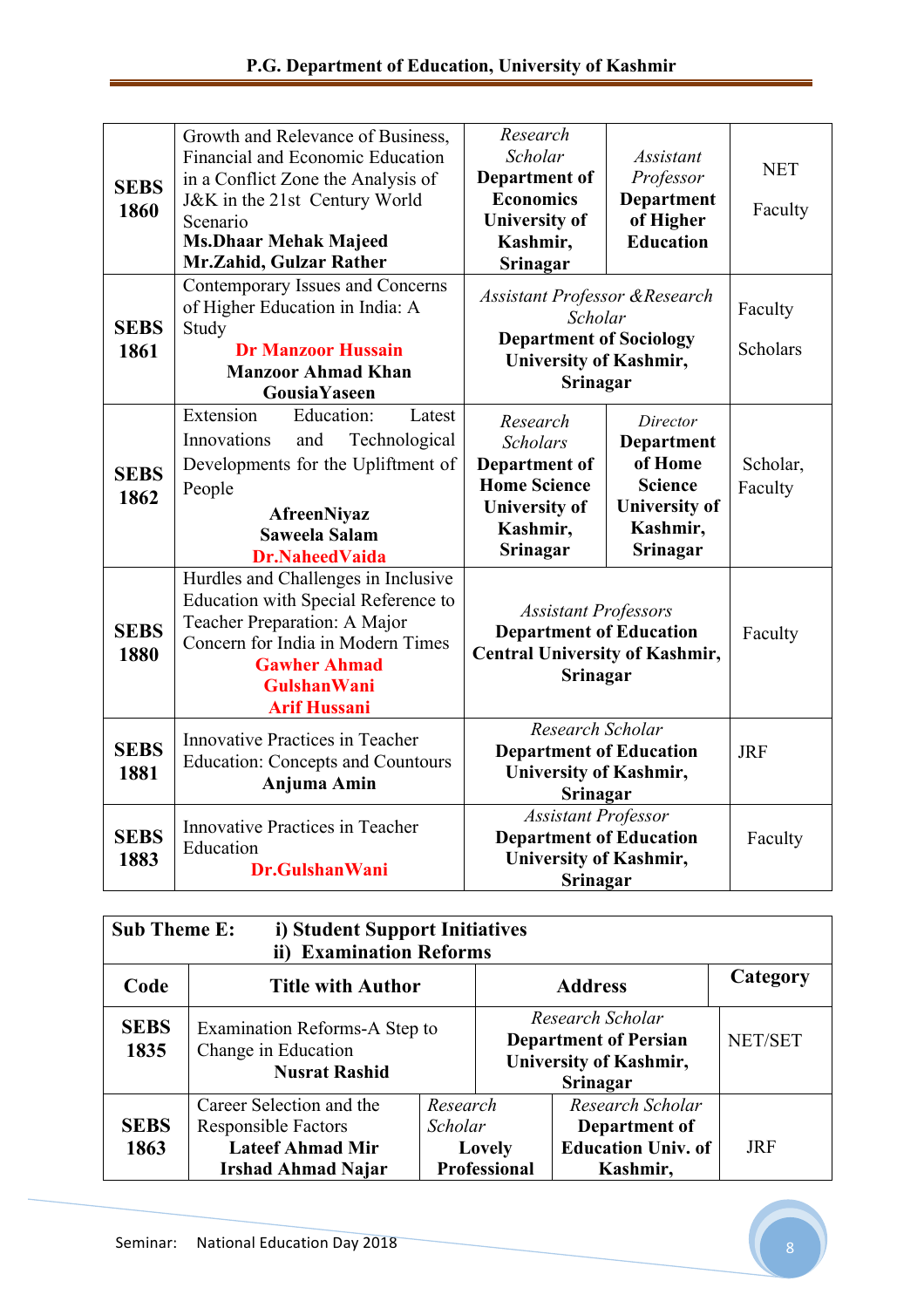|                     | Infrastructural Status of School                                                                                                                                      |                                                                                                                                                                                                                                                                    |                                           | PDF Scholars and | <b>PDF</b>          |                       |
|---------------------|-----------------------------------------------------------------------------------------------------------------------------------------------------------------------|--------------------------------------------------------------------------------------------------------------------------------------------------------------------------------------------------------------------------------------------------------------------|-------------------------------------------|------------------|---------------------|-----------------------|
| <b>SEBS</b><br>1864 | Education in J&K State: A Case Study<br><b>Mohammad Ibrahim Wani</b><br>Dr. M. Afzal Mir                                                                              | <b>Assistant</b><br>Professor (Economics)                                                                                                                                                                                                                          |                                           |                  |                     | Faculty               |
|                     | <b>Dr. Syed Yassen</b>                                                                                                                                                |                                                                                                                                                                                                                                                                    | <b>CCAS Univ. of Kashmir,</b><br>Srinagar |                  | <b>PDF</b>          |                       |
| <b>SEBS</b><br>1865 | Impact of Academic Anxiety on<br><b>Career Choices of Students</b><br><b>EducationGh. Jeelani Bhat</b><br><b>Bilal Ahmad Bhat</b>                                     | <b>Research Scholars</b><br><b>Department of Education</b><br><b>Central University of</b><br><b>Kashmir</b>                                                                                                                                                       |                                           | <b>NET</b>       |                     |                       |
| <b>SEBS</b><br>1866 | <b>Students Career Choices and</b><br>Education<br><b>Mastoora Hassan</b><br><b>ZaikaManzoor</b>                                                                      | <b>Research Scholars</b><br><b>Department of Education</b><br><b>Central University of</b><br><b>Kashmir</b>                                                                                                                                                       |                                           |                  | <b>NET</b>          |                       |
| <b>SEBS</b><br>1867 | Relationship<br><b>Students</b><br>between<br>Experiences of Learning Statistics<br>and Teaching Statistics<br><b>Afaq Ahmad</b>                                      | <b>Assistant Professor</b><br><b>Department of</b><br><b>Mathematical Sciences</b><br><b>Islamic University of</b><br><b>Science and Technology</b>                                                                                                                |                                           |                  | Faculty             |                       |
| <b>SEBS</b><br>1868 | Role and Responsibilities of School<br>Management Committees, Policy<br>and Practices: Some field Refection<br>from Jaipur District of Rajasthan<br>Deepak Kumar Yogi | Research Scholar<br><b>BITS Pilani</b>                                                                                                                                                                                                                             |                                           |                  | Research<br>Scholar |                       |
| <b>SEBS</b><br>1869 | Supporting Students in Learning at<br>Campus based HEIs in India $-$ a<br>Reflection on New Initiatives and<br><b>Innovative Practices</b><br><b>Bhaswati Bhowmik</b> | <b>Assistant Professor</b><br><b>Indian Institute of Science</b><br><b>Education and Research</b><br>(IISER) Kolkata                                                                                                                                               |                                           |                  | Faculty             |                       |
| <b>SEBS</b><br>1870 | <b>Institution Building Strategies for</b><br>Academic Excellence in Higher<br><b>Educational Institutions</b><br><b>Dr. Umar Mufeed</b><br><b>Dr.Ajaz Akbar Mir</b>  | <b>Assistant</b><br><b>Assistant</b><br>Professor<br>Professor<br><b>Department</b><br>Dept. of<br>of<br>Management<br>Management<br><b>Studies</b><br><b>Studies</b><br><b>Cluster</b><br><b>University</b><br>University,<br>of Kashmir,<br>Srinagar<br>Srinagar |                                           | Faculty          |                     |                       |
| <b>SEBS</b><br>1871 | Motivating the Distance Learners<br>towards Improving the Quality of<br><b>Distance Education</b><br>Dr. Manoj Kr Nayak                                               | <b>Assistant Professor</b><br><b>Institute of Distance and</b><br><b>Open Learning</b><br><b>Guwahati University</b>                                                                                                                                               |                                           |                  | Faculty             |                       |
| <b>SEBS</b><br>1872 | Illiteracy and Social Exclusion: An<br>Insight from India's Informal<br>Sector<br><b>Shabir Ahmad Najar</b><br><b>Bilal Ahmad Khan</b><br><b>Dr.Wakar Amin Zargar</b> | Research Scholars & Assistant<br>Professor<br>(Social Work)<br><b>Center of Central Asian Studies</b><br><b>University of Kashmir, Srinagar</b>                                                                                                                    |                                           |                  |                     | <b>JRF</b><br>Faculty |